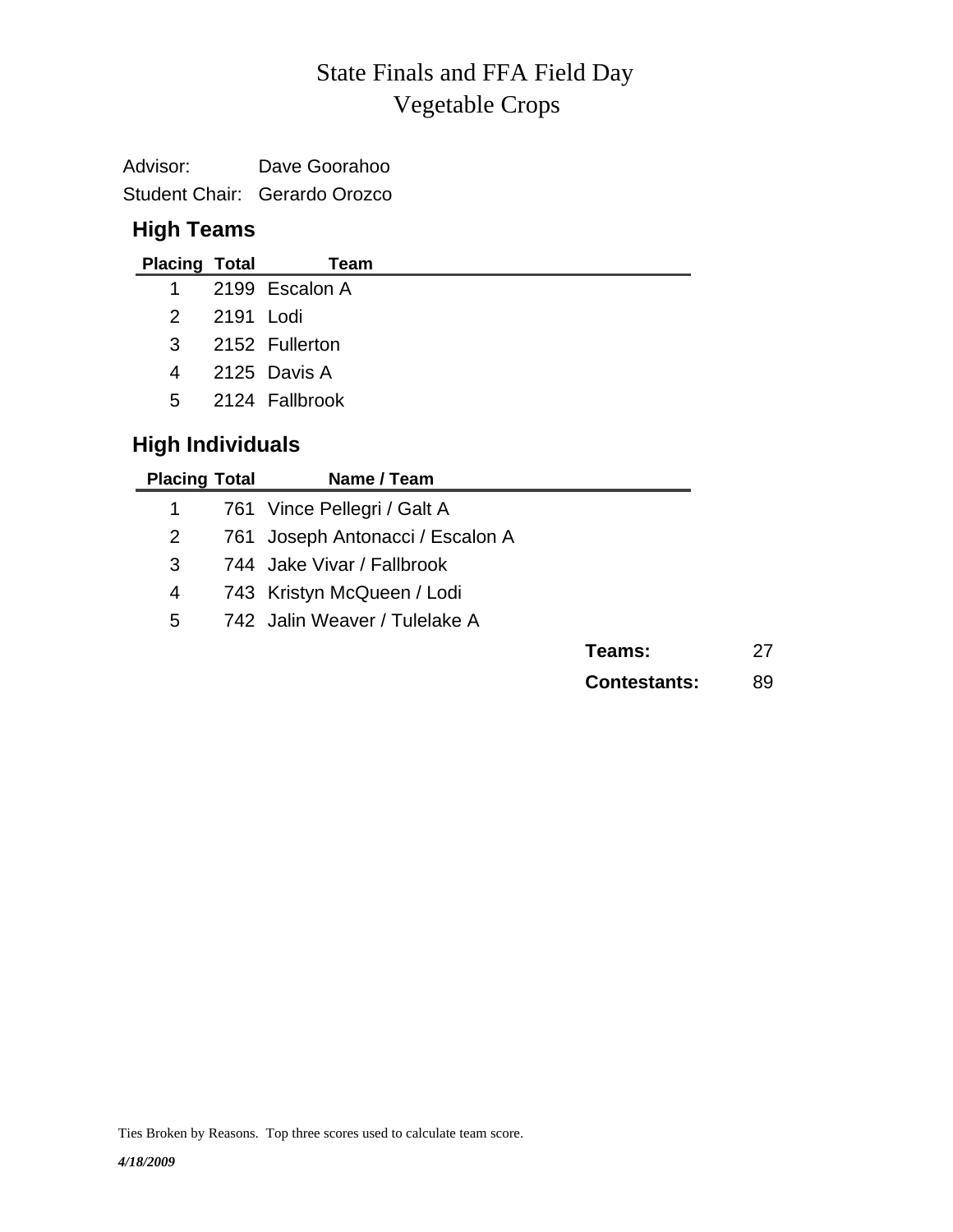| Arroyo Grande A      | 146 | 75  | 118 | 103 | 144 | 93  | 146 | 100  | 961  | 371 | 1886    | 15                         |
|----------------------|-----|-----|-----|-----|-----|-----|-----|------|------|-----|---------|----------------------------|
| Arroyo Grande B      | 50  | 25  | 16  | 25  | 50  | 35  | 47  | 20   | 269  | 105 | 537     | 26                         |
| Davis A              | 148 | 104 | 130 | 125 | 150 | 124 | 141 | 115  | 1088 | 468 | 2125    | $\overline{4}$             |
| Davis B              | 50  | 20  | 45  | 30  | 50  | 26  | 47  | 22   | 226  | 98  | 516     | 27                         |
| El Camino            | 150 | 104 | 118 | 94  | 144 | 107 | 135 | $77$ | 846  | 382 | 1775    | 17                         |
| Elk Grove            | 150 | 141 | 127 | 127 | 150 | 112 | 143 | 113  | 966  | 493 | 2029    | 10                         |
| Escalon A            | 148 | 130 | 137 | 144 | 148 | 123 | 145 | 129  | 1095 | 526 | 2199    | $\overline{\phantom{0}}$ 1 |
| Escalon B            | 150 | 140 | 105 | 123 | 144 | 130 | 147 | 138  | 1021 | 531 | 2098    | $\overline{7}$             |
| Fallbrook            | 144 | 125 | 112 | 130 | 150 | 125 | 140 | 126  | 1072 | 506 | 2124 5  |                            |
| Fullerton            | 146 | 128 | 85  | 111 | 150 | 139 | 145 | 127  | 1121 | 505 | 2152    | $\overline{\mathbf{3}}$    |
| Galt A               | 148 | 146 | 97  | 136 | 150 | 134 | 145 | 129  | 1022 | 545 | 2107    | 6                          |
| Galt B               | 44  | 40  | 40  | 37  | 50  | 39  | 50  | 44   | 317  | 160 | 661     | 25                         |
| <b>Hamilton City</b> | 140 | 107 | 115 | 94  | 150 | 108 | 128 | 85   | 685  | 394 | 1612 20 |                            |
| Jurupa Valley        | 150 | 131 | 81  | 118 | 150 | 98  | 137 | 94   | 1041 | 441 | 2000    | 11                         |
| Kern Valley          | 84  | 55  | 87  | 61  | 94  | 69  | 98  | 56   | 372  | 241 | 976     | 24                         |
| King City            | 150 | 126 | 127 | 114 | 150 | 111 | 145 | 97   | 979  | 448 | 1999    | 12                         |
| Lodi                 | 150 | 142 | 126 | 144 | 150 | 135 | 144 | 140  | 1060 | 561 | 2191    | $\overline{\phantom{a}}$   |
| Lompoc               | 136 | 80  | 120 | 66  | 150 | 87  | 145 | 69   | 745  | 302 | 1598    | 21                         |
| Norte Vista A        | 150 | 97  | 75  | 95  | 148 | 121 | 142 | 113  | 800  | 426 | 1741    | 18                         |
| Righetti A           | 144 | 138 | 123 | 133 | 148 | 122 | 143 | 120  | 843  | 513 | 1914 14 |                            |
|                      |     |     |     |     |     |     |     |      |      |     |         |                            |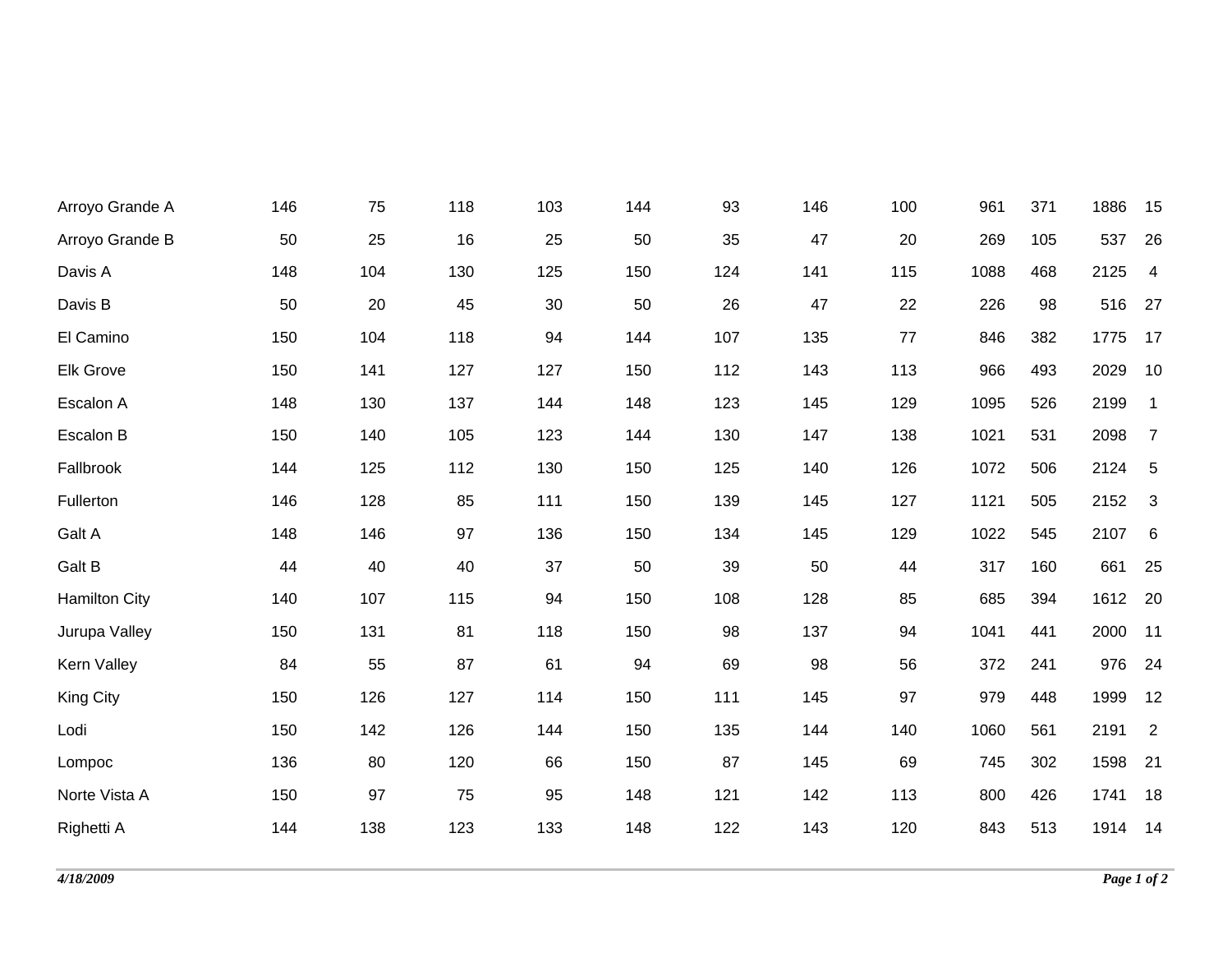### **Team Results**

|                                                                        | Veg 1 Irish<br>Potato     | Potato Rsn | Potato | Veg 1 Irish Veg 2 Sweet Veg 2 Sweet Veg 3 Roma Veg 3 Roma<br>Potato Rsn | Tomatoes        |                | Tomatoes<br>Rsn. | Veg 4<br>Broccoli Broccoli Rsn. | Veg 4 | ID   | Tie | Total Place |     |
|------------------------------------------------------------------------|---------------------------|------------|--------|-------------------------------------------------------------------------|-----------------|----------------|------------------|---------------------------------|-------|------|-----|-------------|-----|
| Righetti B                                                             | 100                       | 90         | 92     | 71                                                                      |                 | 100            | 76               | 95                              | 55    | 313  | 292 | 992         | 23  |
| Santa Maria                                                            | 150                       | 143        | 103    | 126                                                                     |                 | 150            | 123              | 140                             | 115   | 1047 | 507 | 2097        | - 8 |
| Santa Paula A                                                          | 150                       | 144        | 120    | 101                                                                     |                 | 150            | 117              | 135                             | 99    | 1022 | 461 | 2038        | 9   |
| Santa Paula B                                                          | 146                       | 100        | 115    | 101                                                                     |                 | 150            | 89               | 143                             | 98    | 872  | 388 | 1814 16     |     |
| Tulelake A                                                             | 146                       | 99         | 126    | 92                                                                      |                 | 150            | 109              | 148                             | 114   | 1010 | 414 | 1994        | 13  |
| <b>Tulelake B</b>                                                      | 128                       | 66         | 109    | 70                                                                      |                 | 110            | 101              | 140                             | 78    | 793  | 315 | 1595        | 22  |
| Woodland                                                               | 148                       | 110        | 123    | 111                                                                     |                 | 144            | 113              | 135                             | 103   | 659  | 437 | 1646        | 19  |
| Ties Broken by Reasons. Top three scores used to calculate team score. |                           |            |        |                                                                         |                 |                |                  |                                 |       |      |     |             |     |
| <b>Class</b>                                                           |                           |            |        | Max Score Official Cut 1 Cut 2                                          |                 | Cut 3          |                  |                                 |       |      |     |             |     |
| 01 Veg 1 Irish Potato                                                  |                           |            | 50     | $\overline{2}$<br>3214                                                  | 4               | 6              |                  |                                 |       |      |     |             |     |
| 02 Veg 1 Irish Potato Rsn                                              |                           |            | 50     |                                                                         |                 |                |                  |                                 |       |      |     |             |     |
| 03 Veg 2 Sweet Potato                                                  |                           |            | 50     | 3<br>4123                                                               | $5\phantom{.0}$ | $\overline{7}$ |                  |                                 |       |      |     |             |     |
|                                                                        | 04 Veg 2 Sweet Potato Rsn |            | 50     |                                                                         |                 |                |                  |                                 |       |      |     |             |     |

05 3214 2 4 6 Veg 3 Roma Tomatoes 50

07 4213 2 4 3 Veg 4 Broccoli 50

06 50 Veg 3 Roma Tomatoes Rsn.

08 50 Veg 4 Broccoli Rsn. 09 ID 400 ID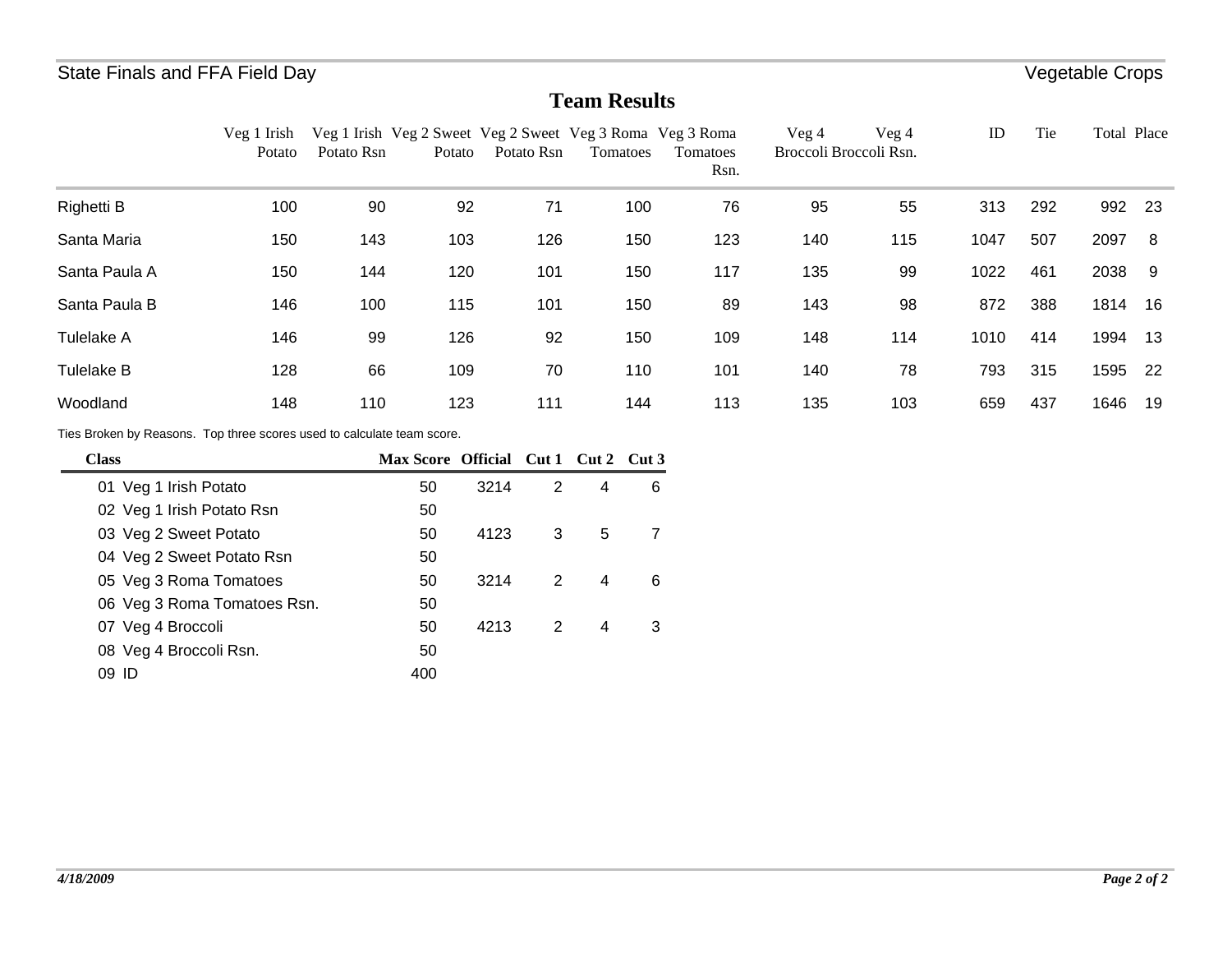| <b>Arroyo Grande A</b>      |    |    |    |    |    |    |    |    |     |     | 1886        | 15               |
|-----------------------------|----|----|----|----|----|----|----|----|-----|-----|-------------|------------------|
| Ana Alvarez                 | 50 | 35 | 47 | 33 | 50 | 38 | 48 | 29 | 334 | 135 | 664*        | 36               |
| <b>Brittany Martindelca</b> | 50 | 25 | 31 | 41 | 44 | 30 | 48 | 30 | 336 | 126 | 635*        | 49               |
| Emily Ryan                  | 46 | 15 | 40 | 29 | 50 | 25 | 50 | 41 | 291 | 110 | 587*        | 61               |
| <b>Hailey Hodges</b>        | 50 | 30 | 13 | 32 | 50 | 39 | 47 | 36 | 287 | 137 | 584         | 62               |
| <b>Arroyo Grande B</b>      |    |    |    |    |    |    |    |    |     |     | 537         | $\underline{26}$ |
| Josh Moreno                 | 50 | 25 | 16 | 25 | 50 | 35 | 47 | 20 | 269 | 105 | 537*        | 73               |
| Davis A                     |    |    |    |    |    |    |    |    |     |     | 2125        | $\overline{4}$   |
| Alyssa Scott                | 48 | 28 | 40 | 47 | 50 | 44 | 47 | 46 | 390 | 165 | 740*        | $\overline{7}$   |
| Linda Tsang                 | 50 | 40 | 50 | 39 | 50 | 40 | 47 | 33 | 379 | 152 | 728 *       | 12               |
| Nicholas Bell               | 50 | 36 | 40 | 39 | 50 | 40 | 47 | 36 | 319 | 151 | 657*        | 40               |
| Rose Burns                  | 48 | 35 | 16 | 35 | 48 | 37 | 48 | 35 | 315 | 142 | 617         | 52               |
| Davis B                     |    |    |    |    |    |    |    |    |     |     | 516         | 27               |
| Elijah Dennis               | 50 | 20 | 45 | 30 | 50 | 26 | 47 | 22 | 226 | 98  | 516*        | 76               |
| <b>El Camino</b>            |    |    |    |    |    |    |    |    |     |     | <u>1775</u> | <u>17</u>        |
| Caitlin Giraziani           | 50 | 38 | 50 | 20 | 50 | 35 | 45 | 22 | 289 | 115 | 599*        | 57               |
| Helmy Bautista              | 50 | 30 | 43 | 34 | 50 | 37 | 42 | 23 | 272 | 124 | 581*        | 64               |
| Maggie Toledo               | 42 | 30 | 39 | 20 | 50 | 37 | 48 | 31 | 193 | 118 | 490         | 82               |
| Sergio Rosales              | 50 | 36 | 25 | 40 | 44 | 35 | 48 | 32 | 285 | 143 | 595*        | 60               |

### **Elk Grove**

#### **2029 10**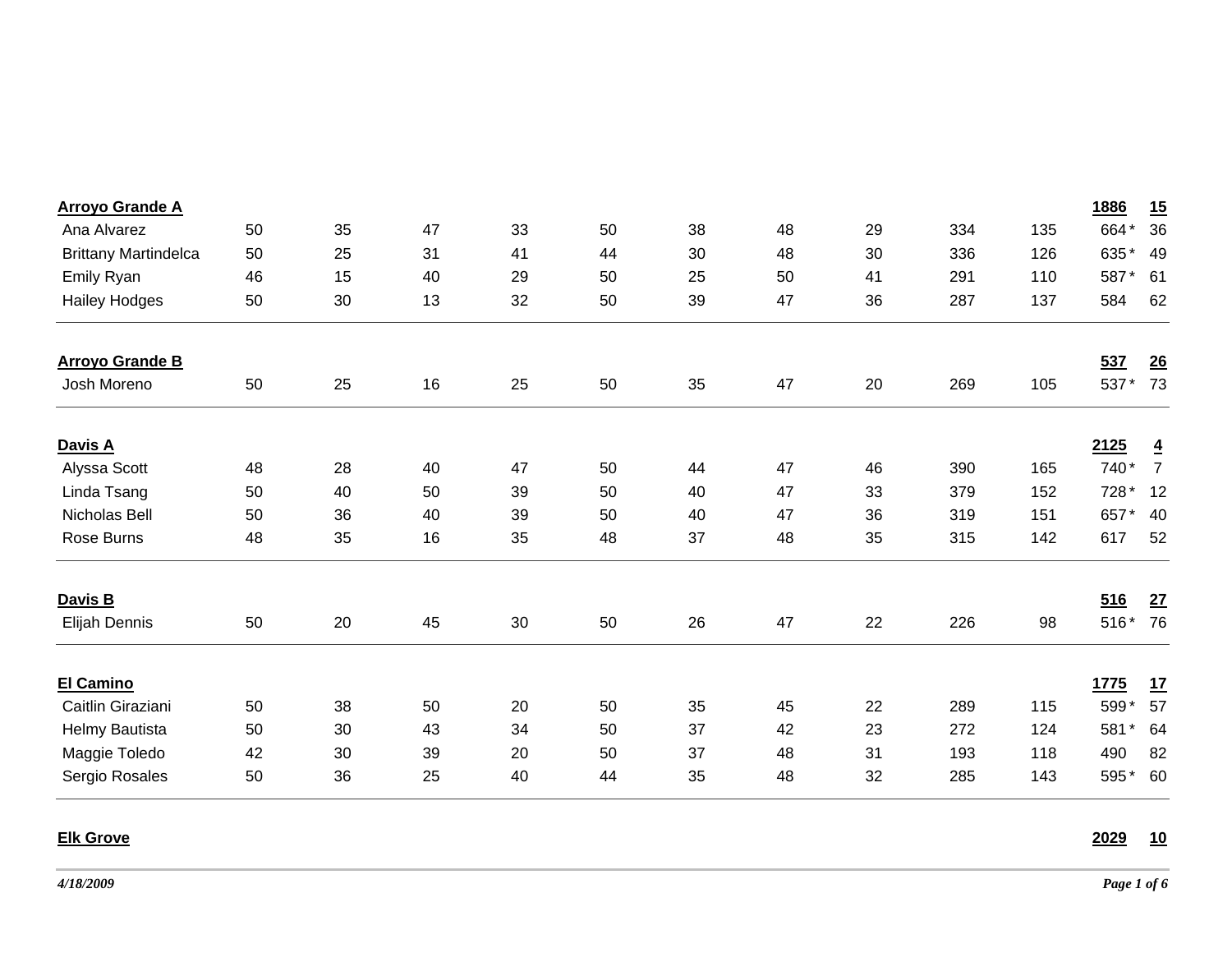### **Individual Results**

|                         | Veg 1 Irish<br>Potato | Potato Rsn | Veg 1 Irish Veg 2 Sweet Veg 2 Sweet Veg 3 Roma Veg 3 Roma<br>Potato | Potato Rsn | Tomatoes | Tomatoes<br>Rsn. | Veg 4<br>Broccoli | Veg 4<br>Broccoli Rsn. | ID  | Tie | Total   | Place          |
|-------------------------|-----------------------|------------|---------------------------------------------------------------------|------------|----------|------------------|-------------------|------------------------|-----|-----|---------|----------------|
| Colin O'Hair            | 50                    | 47         | 33                                                                  | 43         | 50       | 35               | 48                | 41                     | 334 | 166 | 681* 29 |                |
| Kayla Fountain          | 50                    | 45         | 47                                                                  | 39         | 50       | 37               | 50                | 34                     | 314 | 155 | 666*    | - 33           |
| Khrystina Defazio       | 50                    | 49         | 47                                                                  | 45         | 50       | 40               | 45                | 38                     | 318 | 172 | 682* 28 |                |
| <b>Escalon A</b>        |                       |            |                                                                     |            |          |                  |                   |                        |     |     | 2199    | $\overline{1}$ |
| Jacqueline Antonacci    | 50                    | 49         | 40                                                                  | 48         | 50       | 39               | 45                | 41                     | 361 | 177 | 723*    | 14             |
| Joseph Antonacci        | 50                    | 46         | 50                                                                  | 48         | 48       | 42               | 50                | 47                     | 380 | 183 | 761*    | 2              |
| Josh Messersmith        | 50                    | 45         | 40                                                                  | 46         | 50       | 41               | 47                | 41                     | 353 | 173 | 713     | 19             |
| <b>Rachael Carrillo</b> | 48                    | 35         | 47                                                                  | 48         | 50       | 42               | 50                | 41                     | 354 | 166 | 715* 17 |                |
| <b>Escalon B</b>        |                       |            |                                                                     |            |          |                  |                   |                        |     |     | 2098    | $\mathbf{Z}$   |
| Carolyn Rivara          | 50                    | 47         | 25                                                                  | 42         | 50       | 44               | 50                | 47                     | 376 | 180 | 731* 11 |                |
| Cheyenne Jayne          | 50                    | 45         | 33                                                                  | 34         | 44       | 40               | 47                | 42                     | 305 | 161 | 640* 48 |                |
| <b>Courtney Russell</b> | 50                    | 48         | 47                                                                  | 47         | 50       | 46               | 50                | 49                     | 340 | 190 | $727*$  | 13             |
| <b>Shelby Small</b>     | 50                    | 45         | 40                                                                  | 41         | 50       | 46               | 48                | 36                     | 216 | 168 | 572     | 67             |
| <b>Fallbrook</b>        |                       |            |                                                                     |            |          |                  |                   |                        |     |     | 2124    | $\overline{5}$ |
| Jacob Polley            | 50                    | 45         | 40                                                                  | 30         | 50       | 3                | 50                | 41                     | 228 | 119 | 537     | 72             |
| Jake Vivar              | 44                    | 35         | 47                                                                  | 40         | 50       | 40               | 50                | 48                     | 390 | 163 | 744*    | $\mathbf{3}$   |
| <b>Marty Nikclaus</b>   | 50                    | 40         | 40                                                                  | 45         | 50       | 40               | 45                | 39                     | 315 | 164 | 664* 34 |                |
| Wade Colburn            | 50                    | 50         | 25                                                                  | 45         | 50       | 45               | 45                | 39                     | 367 | 179 | 716* 16 |                |
| <b>Fullerton</b>        |                       |            |                                                                     |            |          |                  |                   |                        |     |     | 2152    | $\overline{3}$ |
| Cassie O'Brien          | 50                    | 45         | 47                                                                  | 35         | 50       | 45               | 48                | 40                     | 381 | 165 | 741*    | 6              |
| Dakota Stewart          | 44                    | 30         | 40                                                                  | 47         | 50       | 47               | 48                | 38                     | 340 | 162 | 684     | 27             |
| Michelle Skinner        | 46                    | 34         | 25                                                                  | 34         | 50       | 46               | 50                | 45                     | 360 | 159 | 690* 24 |                |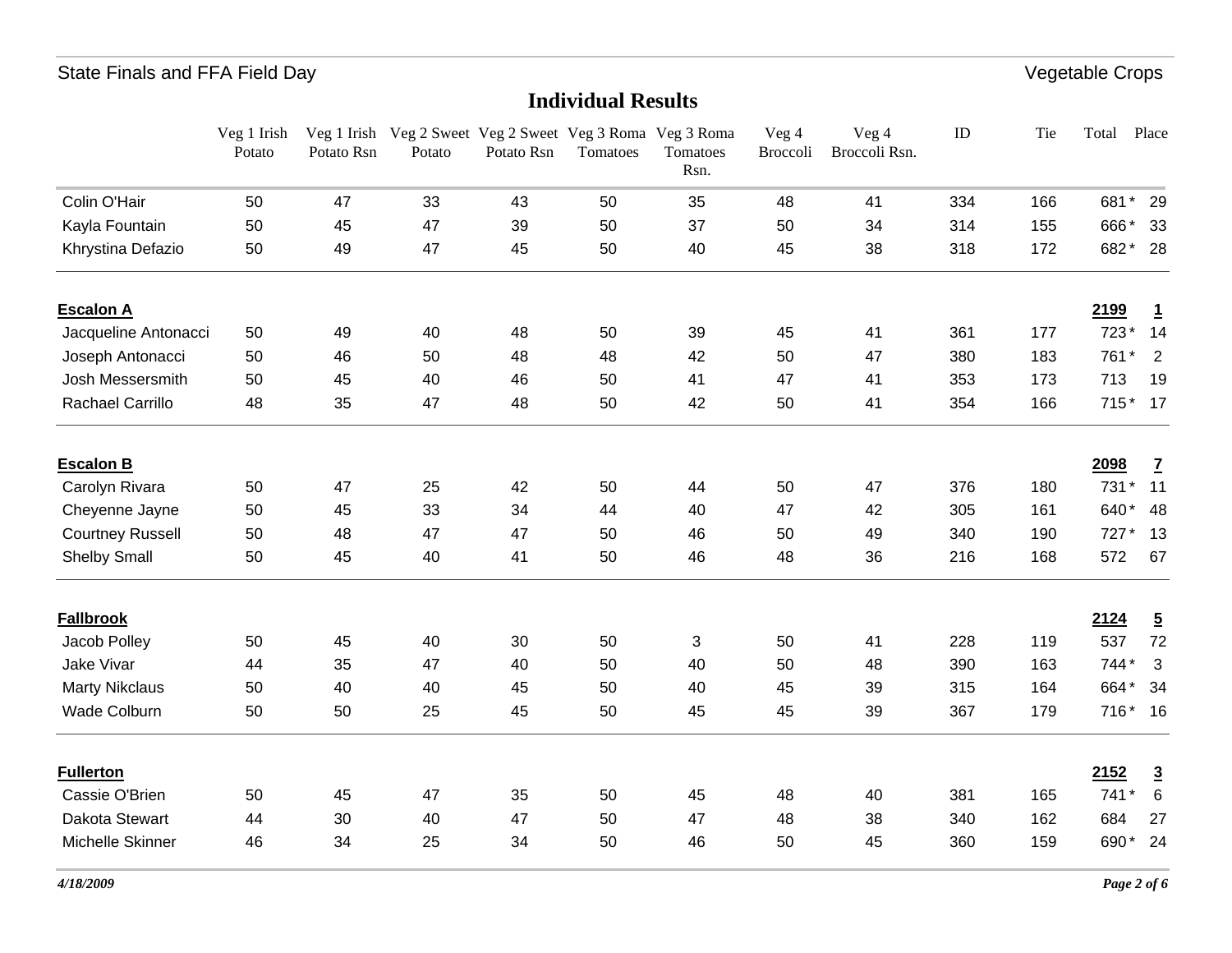#### **Individual Results**

|                        | Veg 1 Irish<br>Potato | Potato Rsn | Veg 1 Irish Veg 2 Sweet Veg 2 Sweet Veg 3 Roma Veg 3 Roma<br>Potato | Potato Rsn | Tomatoes | Tomatoes<br>Rsn. | Veg 4<br>Broccoli | Veg 4<br>Broccoli Rsn. | ID  | Tie | Total    | Place           |
|------------------------|-----------------------|------------|---------------------------------------------------------------------|------------|----------|------------------|-------------------|------------------------|-----|-----|----------|-----------------|
| <b>Molly Schuller</b>  | 50                    | 49         | 13                                                                  | 42         | 50       | 48               | 47                | 42                     | 380 | 181 | 721 * 15 |                 |
| <b>Galt A</b>          |                       |            |                                                                     |            |          |                  |                   |                        |     |     | 2107     | $6\overline{6}$ |
| Dylan Davidson         | 48                    | 47         | 24                                                                  | 40         | 50       | 39               | 48                | 39                     | 318 | 165 | 653*     | 41              |
| Isaac Valencia         | 50                    | 50         | 26                                                                  | 46         | 50       | 46               | 47                | 44                     | 334 | 186 | 693*     | 22              |
| Vince Pellegri         | 50                    | 49         | 47                                                                  | 50         | 50       | 49               | 50                | 46                     | 370 | 194 | 761*     | $\overline{1}$  |
| Zachary Davidson       | 50                    | 45         | 40                                                                  | 41         | 50       | 40               | 50                | 46                     | 289 | 172 | 651      | 42              |
| <b>Galt B</b>          |                       |            |                                                                     |            |          |                  |                   |                        |     |     | 661      | 25              |
| Kristen Wright         | 44                    | 40         | 40                                                                  | 37         | 50       | 39               | 50                | 44                     | 317 | 160 | 661*     | 38              |
| <b>Hamilton City</b>   |                       |            |                                                                     |            |          |                  |                   |                        |     |     | 1612     | $\overline{20}$ |
| Daniel jones           | 46                    | 40         | 40                                                                  | 40         | 50       | 44               | 48                | 31                     | 165 | 155 | 504      | 80              |
| Erik Smith             | 46                    | 30         | 43                                                                  | 43         | 50       | 34               | 36                | 28                     | 291 | 135 | 601*     | 55              |
| Niko Martinez          | 50                    | 35         | 39                                                                  | 31         | 50       | 37               | 47                | 29                     | 187 | 132 | 505*     | 79              |
| Patty Rodriguez        | 44                    | 42         | 33                                                                  | 20         | 50       | 37               | 45                | 28                     | 207 | 127 | 506* 78  |                 |
| Jurupa Valley          |                       |            |                                                                     |            |          |                  |                   |                        |     |     | 2000     | 11              |
| <b>Ashley Stanley</b>  | 50                    | 48         | 25                                                                  | 42         | 50       | 42               | 45                | 37                     | 349 | 169 | 688*     | 26              |
| Dorothy Thatje         | 50                    | 34         | 25                                                                  | 33         | 50       | 37               | 45                | 28                     | 348 | 132 | 650*     | 43              |
| <b>Krystal Beitler</b> | 50                    | 49         | 31                                                                  | 43         | 50       | 19               | 47                | 29                     | 344 | 140 | 662*     | 37              |
| Victoria Payne         | 42                    | 30         | 47                                                                  | 34         | 48       | 41               | 47                | 42                     | 287 | 147 | 618      | 51              |
| <b>Kern Valley</b>     |                       |            |                                                                     |            |          |                  |                   |                        |     |     | 976      | $\overline{24}$ |
| <b>Chelsey Stamp</b>   | 50                    | 25         | 40                                                                  | 20         | 44       | 30               | 48                | 24                     | 199 | 99  | 480*     | 83              |
| <b>Glenn Sailors</b>   | 34                    | 30         | 47                                                                  | 41         | 50       | 39               | 50                | 32                     | 173 | 142 | 496* 81  |                 |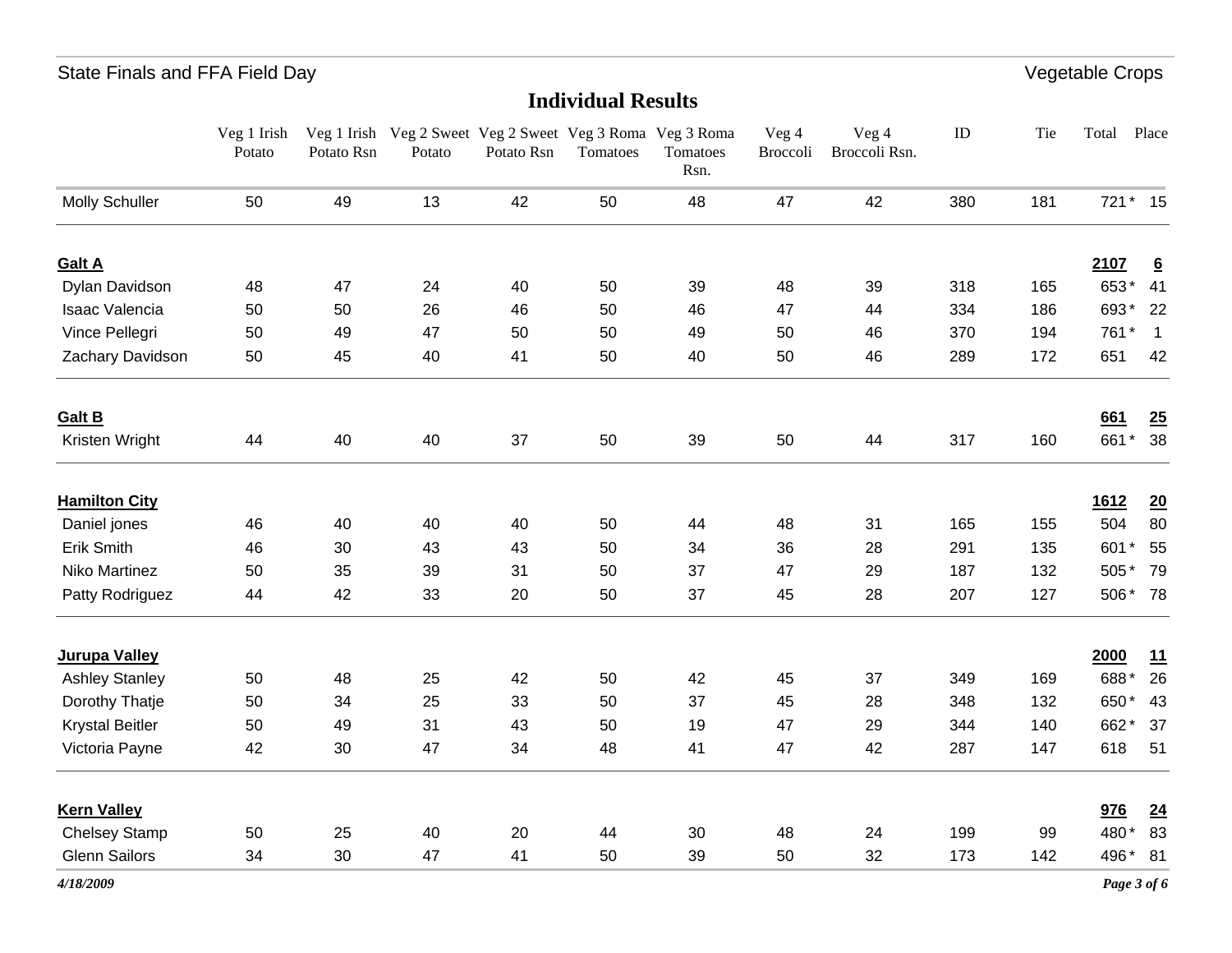### **Individual Results**

| <b>King City</b><br>Audie Nelson<br>42<br>50<br>34<br>347<br>50<br>40<br>40<br>47<br>26<br>142<br>Iveth Corral<br>50<br>35<br>31<br>50<br>40<br>35<br>50<br>32<br>357<br>133<br>42<br>Kaitlyn Beach<br>50<br>49<br>47<br>43<br>50<br>48<br>39<br>275<br>173 | <u>1999</u><br>676*<br>680* 30<br>643* 45 | 12<br>31       |
|-------------------------------------------------------------------------------------------------------------------------------------------------------------------------------------------------------------------------------------------------------------|-------------------------------------------|----------------|
|                                                                                                                                                                                                                                                             |                                           |                |
|                                                                                                                                                                                                                                                             |                                           |                |
|                                                                                                                                                                                                                                                             |                                           |                |
|                                                                                                                                                                                                                                                             |                                           |                |
| <u>Lodi</u>                                                                                                                                                                                                                                                 | 2191                                      | $\overline{2}$ |
| Claudia Garcia<br>50<br>48<br>43<br>36<br>48<br>40<br>45<br>40<br>343<br>164                                                                                                                                                                                | 693                                       | 23             |
| Jillianna Sims<br>50<br>49<br>47<br>49<br>50<br>42<br>47<br>330<br>187<br>47                                                                                                                                                                                | $711*$                                    | 20             |
| Kristyn McQueen<br>50<br>50<br>45<br>47<br>370<br>48<br>40<br>48<br>45<br>186                                                                                                                                                                               | $743* 4$                                  |                |
| Makenzio Humphrey<br>45<br>39<br>47<br>50<br>48<br>50<br>48<br>360<br>188<br>50                                                                                                                                                                             | 737* 8                                    |                |
| Lompoc                                                                                                                                                                                                                                                      | <u>1598</u>                               | 21             |
| 42<br>26<br>292<br>Alfredo Cervantes<br>20<br>40<br>50<br>32<br>47<br>28<br>106                                                                                                                                                                             | 577* 65                                   |                |
| Gilberto Cervantes<br>25<br>15<br>25<br>50<br>26<br>50<br>40<br>50<br>287<br>91                                                                                                                                                                             | 568* 68                                   |                |
| Pedro Torres<br>35<br>30<br>40<br>25<br>50<br>48<br>15<br>166<br>105<br>44                                                                                                                                                                                  | 453* 87                                   |                |
| <b>Norte Vista A</b>                                                                                                                                                                                                                                        | 1741                                      | <u>18</u>      |
| Donald Voltz<br>50<br>35<br>25<br>40<br>48<br>312<br>40<br>47<br>37<br>152                                                                                                                                                                                  | 634*                                      | 50             |
| Kiersten Willams<br>50<br>40<br>25<br>30<br>50<br>40<br>50<br>28<br>233<br>138                                                                                                                                                                              | 546* 71                                   |                |
| <b>Kyle Pawling</b><br>50<br>20<br>47<br>24<br>50<br>30<br>47<br>25<br>135<br>99                                                                                                                                                                            | 428                                       | 89             |
| Nik Hall<br>22<br>25<br>25<br>50<br>41<br>45<br>48<br>50<br>255<br>136                                                                                                                                                                                      | 561* 69                                   |                |
| <b>Righetti A</b>                                                                                                                                                                                                                                           | <u>1914</u>                               | <u>14</u>      |
| <b>Corby Poulis</b><br>50<br>49<br>43<br>44<br>48<br>39<br>50<br>36<br>223<br>168                                                                                                                                                                           | 582*                                      | 63             |
| Ignacio Partida<br>50<br>30<br>43<br>50<br>50<br>30<br>151<br>125<br>28<br>37                                                                                                                                                                               | 469                                       | 85             |

*4/18/2009*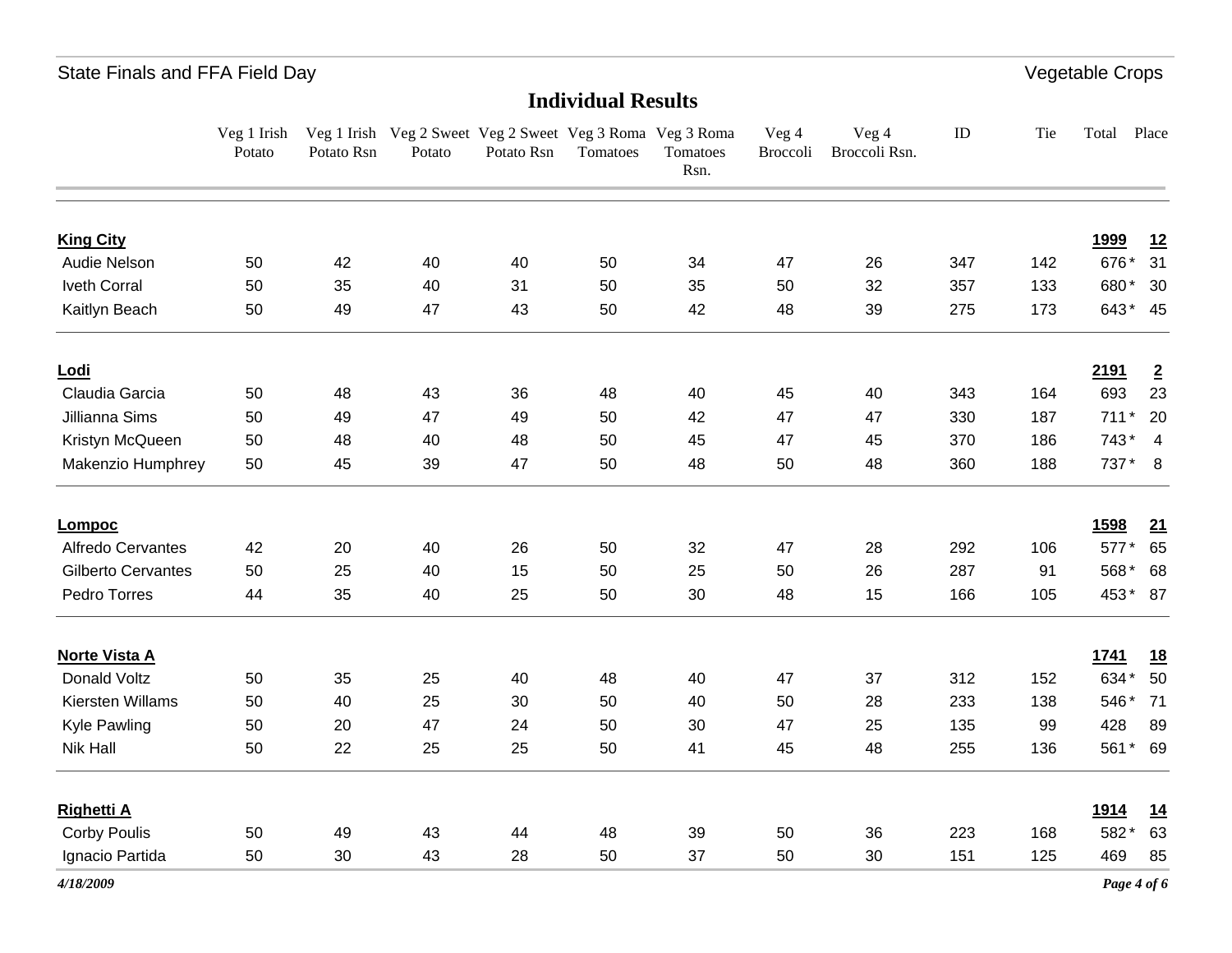#### **Individual Results**

|                       | Veg 1 Irish<br>Potato | Potato Rsn | Potato | Potato Rsn | Tomatoes | Veg 1 Irish Veg 2 Sweet Veg 2 Sweet Veg 3 Roma Veg 3 Roma<br>Tomatoes<br>Rsn. | Veg 4<br>Broccoli | Veg 4<br>Broccoli Rsn. | $\rm ID$ | Tie | Total       | Place                   |
|-----------------------|-----------------------|------------|--------|------------|----------|-------------------------------------------------------------------------------|-------------------|------------------------|----------|-----|-------------|-------------------------|
| <b>Missy Tuttle</b>   | 50                    | 48         | 40     | 49         | 50       | 41                                                                            | 48                | 44                     | 365      | 182 | 735* 9      |                         |
| Natalie Baldwin       | 44                    | 41         | 40     | 40         | 50       | 42                                                                            | 45                | 40                     | 255      | 163 | 597* 59     |                         |
| <b>Righetti B</b>     |                       |            |        |            |          |                                                                               |                   |                        |          |     | 992         | 23                      |
| Sara Kies             | 50                    | 45         | 45     | 32         | 50       | 37                                                                            | 50                | 28                     | 128      | 142 | 465* 86     |                         |
| Shannon Fahey         | 50                    | 45         | 47     | 39         | 50       | 39                                                                            | 45                | 27                     | 185      | 150 | 527* 74     |                         |
| <b>Santa Maria</b>    |                       |            |        |            |          |                                                                               |                   |                        |          |     | 2097        | $\overline{\mathbf{8}}$ |
| Carolina Garcia       | 50                    | 48         | 39     | 44         | 50       | 41                                                                            | 45                | 38                     | 379      | 171 | 734*        | 10                      |
| Rosario Reyes         | 50                    | 46         | 47     | 42         | 50       | 39                                                                            | 45                | 36                     | 286      | 163 | 641         | 46                      |
| Stefanie Landeros     | 50                    | 47         | 24     | 45         | 50       | 38                                                                            | 47                | 35                     | 339      | 165 | 675*        | 32                      |
| <b>Thalia Reyes</b>   | 50                    | 48         | 40     | 37         | 50       | 44                                                                            | 48                | 42                     | 329      | 171 | 688* 25     |                         |
| Santa Paula A         |                       |            |        |            |          |                                                                               |                   |                        |          |     | 2038        | $\overline{\mathbf{3}}$ |
| Daniella Oliva        | 50                    | 47         | 40     | 30         | 50       | 40                                                                            | 45                | 30                     | 332      | 147 | 664*        | 35                      |
| Jeremy Welch          | 44                    | 38         | 40     | 24         | 50       | 37                                                                            | 36                | 31                     | 310      | 130 | 610         | 53                      |
| Juliet Wilson         | 50                    | 49         | 40     | 36         | 50       | 40                                                                            | 50                | 40                     | 359      | 165 | 714* 18     |                         |
| Nick Garcia           | 50                    | 48         | 40     | 35         | 50       | 37                                                                            | 40                | 29                     | 331      | 149 | 660* 39     |                         |
| Santa Paula B         |                       |            |        |            |          |                                                                               |                   |                        |          |     | <u>1814</u> | <u>16</u>               |
| Alex Acosta           | 50                    | 25         | 40     | 34         | 50       | 26                                                                            | 50                | 45                     | 279      | 130 | 599* 56     |                         |
| Jaymee McInerney      | 50                    | 40         | 25     | 32         | 50       | 38                                                                            | 45                | 26                     | 335      | 136 | 641* 47     |                         |
| <b>Talon Smith</b>    | 46                    | 35         | 50     | 35         | 50       | 25                                                                            | 48                | 27                     | 258      | 122 | 574* 66     |                         |
| <b>Tulelake A</b>     |                       |            |        |            |          |                                                                               |                   |                        |          |     | <u>1994</u> | 13                      |
| <b>Brittany Myers</b> | 50                    | 25         | 43     | 26         | 50       | 32                                                                            | 50                | 36                     | 335      | 119 | 647* 44     |                         |
| 4/18/2009             |                       |            |        |            |          |                                                                               |                   |                        |          |     | Page 5 of 6 |                         |